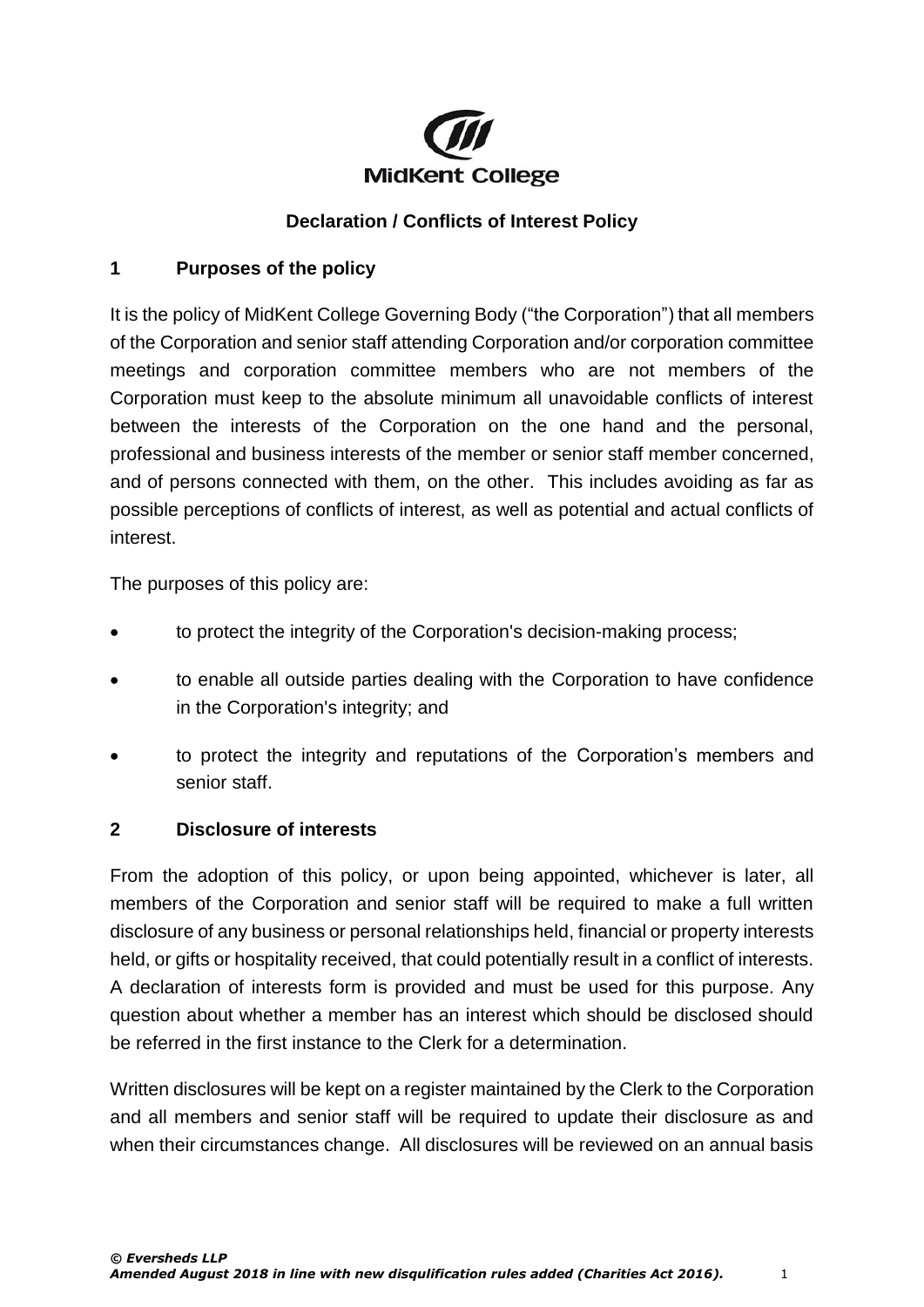at the beginning of each fiscal year. The register will be accessible by members and the Corporation's internal and external auditors.

# **3 Organisation of meetings where a member has disclosed an interest**

Where a member has previously disclosed an interest and the Chair is satisfied that the interest is relevant to an item on the agenda for a meeting of the Corporation or of a corporation committee the member concerned may not be sent the papers in respect of that item.

## **4 Management of conflicts of interests in meetings etc**

In the course of meetings of the Corporation or a corporation committee and all other activities (for example, where a Governor has a family member associated with or working with the College) all members and senior staff will be required to disclose any interests they have in a transaction or decision where they, their family, their employer or their close business or other associates will or may receive a benefit or gain or they have any other interest of a type identified by the Corporation. If there is a failure to declare an interest that is known to the Chair of Corporation and/or the Chair of the committee or of any such meeting/person responsible for organising such activities and/or the Clerk to the Corporation, the Chair of Corporation or other such person or the Clerk will declare that interest. After disclosure of any such interest, in the case of a meeting the member and/or senior staff member concerned may be required by a majority vote of members not subject to such a conflicting interest to leave the room (unless expressly invited to remain, possibly in order to provide information on the matter in hand) whilst the matter is discussed. The member will not be counted in the quorum for that part of the meeting and will not be permitted to vote on the question. In the case of all other activities, the member or staff member concerned will not be permitted to participate in the consideration or discussion of the matter other than to disclose his or her conflict of interest.

All decisions of the Corporation or committee made following the declaration of a conflict of interest will be reported in the minutes of the meeting. The report will record:

- the nature and extent of the conflict;
- an outline of the discussion;
- the actions taken to manage the conflict.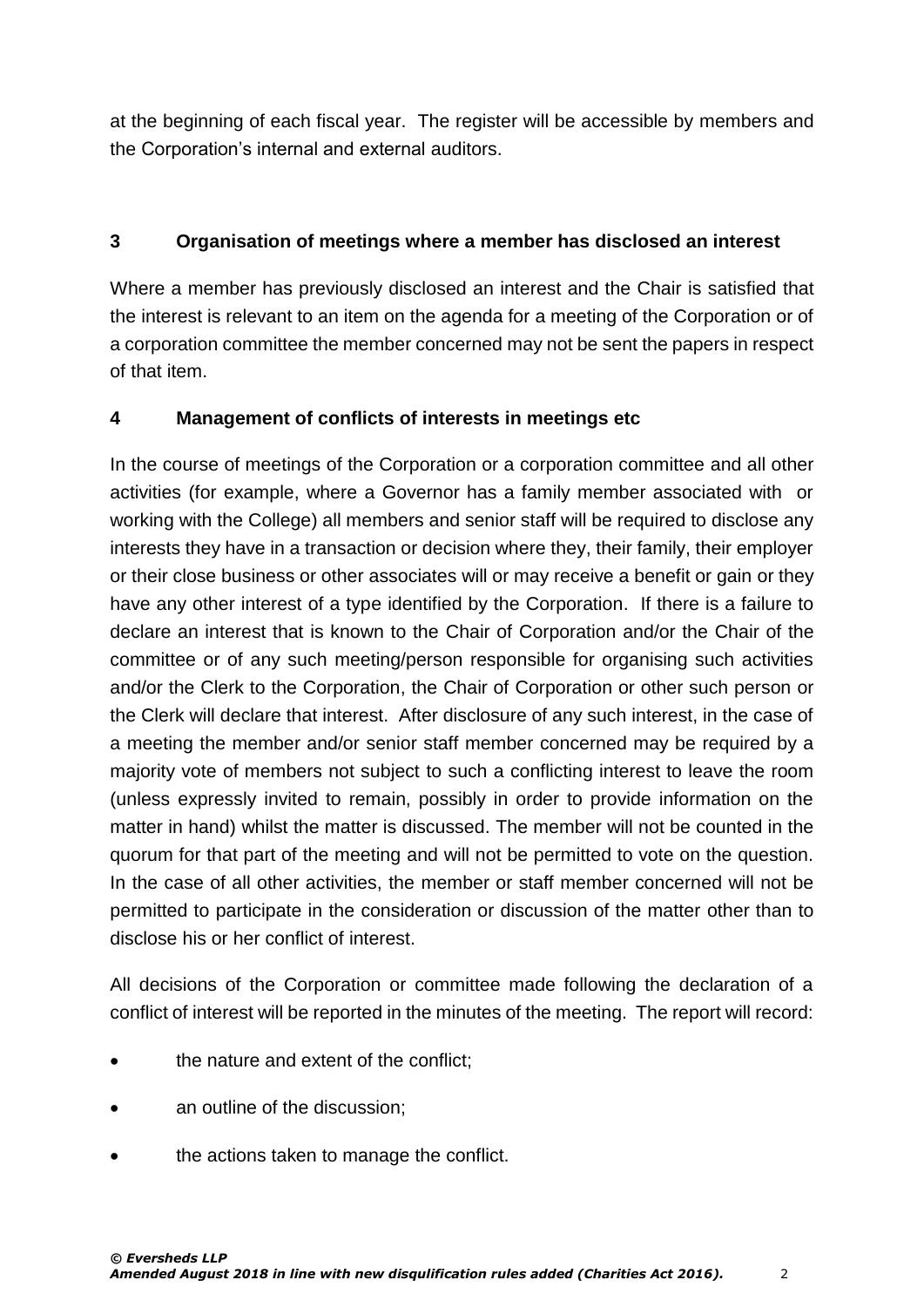Where a member or senior staff member benefits from any such decision, this will (if the Corporation's auditors advise this to be necessary) be reported in the annual report and accounts in accordance with relevant accounting requirements.

## **5 Failure to disclose a relevant interest**

The decision of the Chair as to whether a member has failed to disclose a relevant interest shall be final. Failure to disclose a conflicting interest may lead to a member being in breach of the Corporation's Code of Conduct as well as of this policy and in the Standing Orders. It may also result in the member being subject to legal action and personal liability for breach of trust. Such breaches may lead to the Corporation considering the possibility of suspending or terminating the member's membership of the Corporation. Such breaches by a senior member of staff may lead to disciplinary action being taken under the College's staff disciplinary procedures.

## **6 Automatic Disqualification**

From 1 August 2018 changes have been made to the current rules on the automatic disqualification of Governors. These are relevant for Governors of Further Education corporations, as well as senior employees of the FE corporations. The changes introduce further restrictions on who can be a Governor and, importantly, have a knock on effect on the ability of disqualified persons to work in a senior management position at the institution. Section 178 of the Charities Act 2011 sets out circumstances in which a person is automatically disqualified from acting as a Governor but in January 2018, the Charities (Protection and Social Investment) Act 2016 (Commencement No. 2 and Transitional Provision) Regulations (SI 2018/47) were made and came into force on 1 August 2018

Therefore from 1 August 2018 individuals will be automatically disqualified from acting as a Governor of the College if:

- 1. You have an **unspent** conviction for any of the following
	- a) an offence involving **deception or dishonesty**
	- b) a **terrorism** offence
		- a. to which Part 4 of the Counter-Terrorism Act 2008 applies
		- b. under sections 13 or 19 of the Terrorism Act 2000
	- c) a **money laundering** offence within the meaning of section 415 of the Proceeds of Crime Act 2002
	- d) a **bribery** offence under sections 1, 2, 6 or 7 of the Bribery Act 2010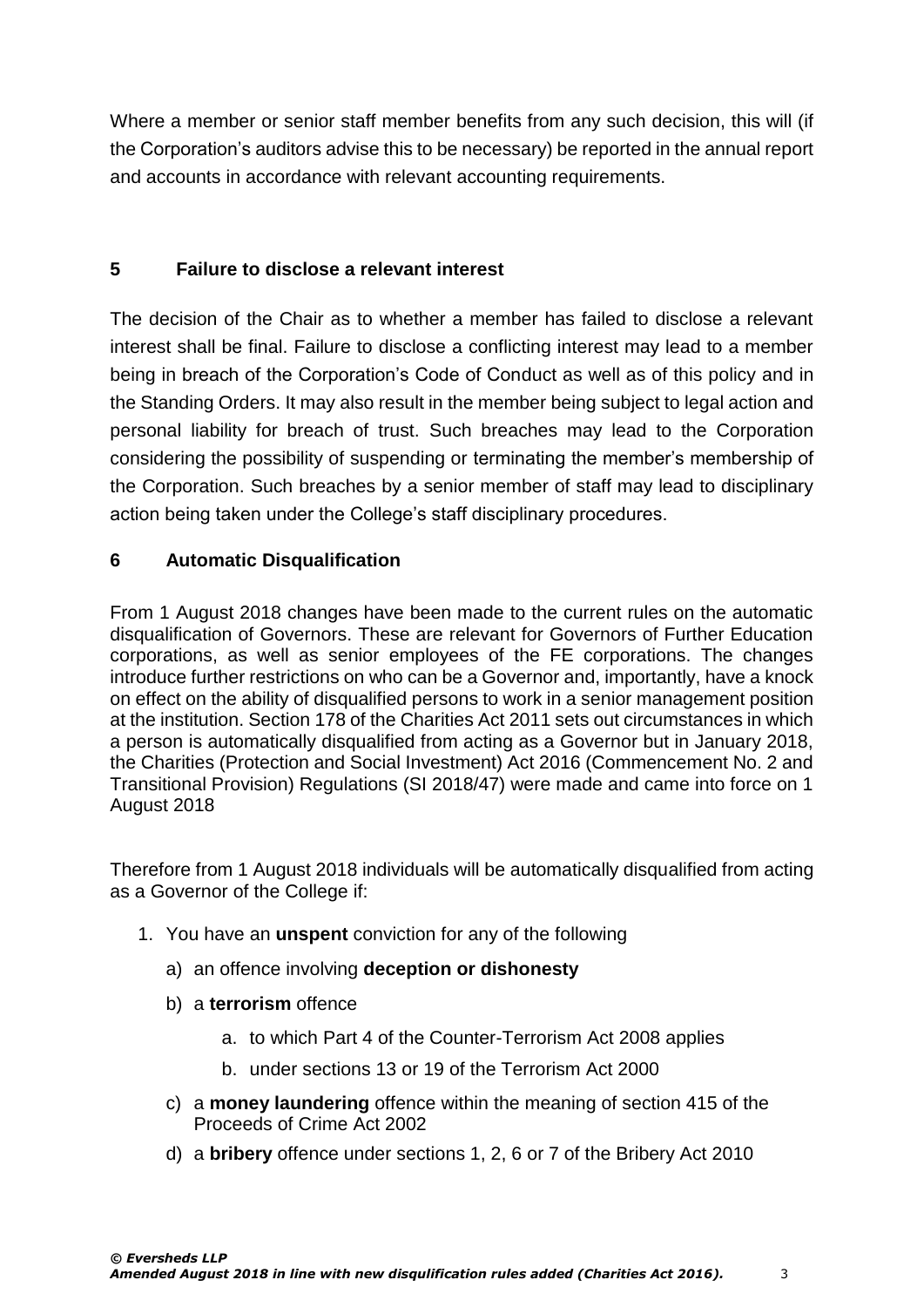- e) an offence of **contravening a Commission Order or Direction** under section 77 of the Charities Act 2011
- f) an offence of **misconduct in public office, perjury** or **perverting the course of justice** yes/no
- g) In relation to the above offences, an offence of: attempt, conspiracy, or incitement to commit the offence; aiding, or abetting, counselling or procuring the commission of the offence; or, under Part 2 of the Serious Crime Act 2007(encouraging or assisting)in relation to the offence
- 2. You are **on the sex offenders register** (ie. subject to notification requirements of Part 2 of the Sexual Offences Act 2003)
- 3. You have an unspent sanction for **contempt of court** for making, or causing to be made, a false statement or for making , or causing to be made, a false statement in a document verified by a statement of truth
- 4. You have been found guilty of **disobedience to an order or direction of the Commission** under section 336(1) of the Charities Act 2011.
- 5. You are **a designated person** for the purposes of Part 1 of the Terrorist Asset-Freezing etc. Act 2010, or the Al Qaida (Asset Freezing) Regulations 2011.
- 6. You have **previously been removed as an officer, agent or employee of a College** by the College Commission, the Scottish College regulator, or the High Court due to misconduct or mismanagement
- 7. You have **previously been removed as a Governor** of a College by the College Commission, the Scottish College regulator, or the High Court due to misconduct or mismanagement
- 8. You have been **removed from management or control of anybody** under section s34(5)(e) of the Charities and Governor Investment (**Scotland**) Act 2005 (or earlier legislation)
- 9. You are **disqualified from being a company director,** or have given a disqualification undertaking, and leave has not been granted (as described in section 180 of the Charities Act) for you to act as director of the College
- 10.You are **currently declared bankrupt** (or subject to bankruptcy restrictions or an interim order)
- 11.You **have an individual voluntary arrangement** (IVA) to pay off debts with creditors
- 12.You are **subject to** a moratorium period under **a debt relief order**, or a debt relief restrictions order, or an interim order
- 13.You are subject to an order made under s.429(2) of the Insolvency Act 1986. (**Failure to pay under a County Court Administration Order.**)

If one of the disqualification reasons does apply, you may be able to apply for a waiver from the College Commission which will allow you to take up or continue to act as a Governor**.** Please ask the Clerk for advice or for further information follow these links.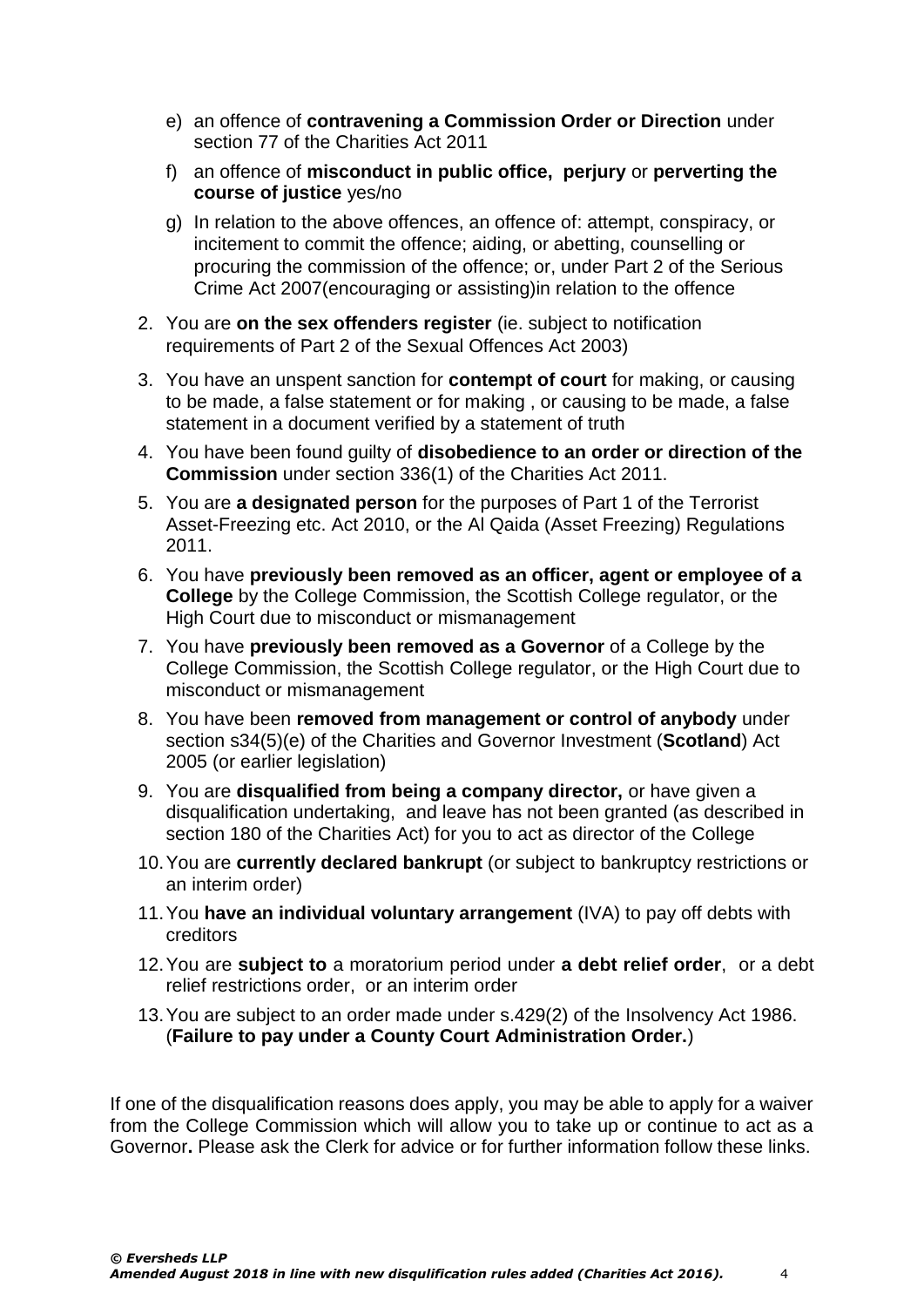[https://www.gov.uk/guidance/automatic-disqualification-rules-for-charity-trustees-and-charity-senior](https://www.gov.uk/guidance/automatic-disqualification-rules-for-charity-trustees-and-charity-senior-positions)[positionshttps://www.gov.uk/guidance/automatic-disqualification-rules-for-charity-trustees-and-charity](https://www.gov.uk/guidance/automatic-disqualification-rules-for-charity-trustees-and-charity-senior-positions)[senior-positions](https://www.gov.uk/guidance/automatic-disqualification-rules-for-charity-trustees-and-charity-senior-positions)

## **7 Data Protection**

Charities must make sure any declaration forms are handled and processed in accordance with duties under the General Data Protection Regulation (GDPR) and Data Protection laws. Data will be processed only to ensure that members act in the best interests of the Corporation. The information provided will not be used for any other purpose.

# **8 Review of this policy**

This conflicts of interest policy will be reviewed on an annual basis by the Clerk and reported to the Search & Governance Committee if amendments are required. Any changes will be recommended to the Governing Body.

Last amended and approved by the Governing Body on 17 October 2018. Amended S&G and approved GB 5 June 2019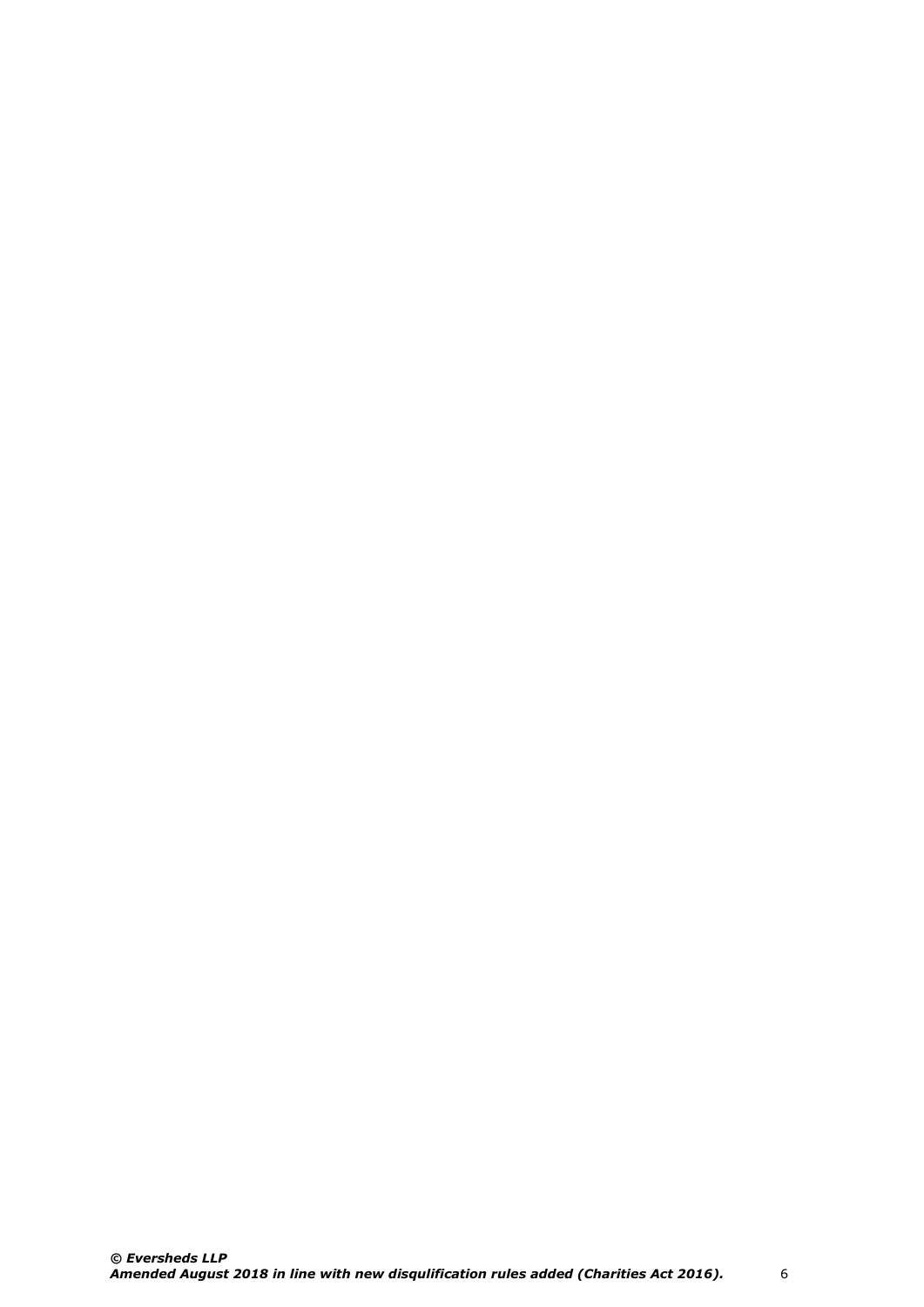

#### **Declaration of Interests Form**

I ............................................... as **Governor or senior staff** of MidKent College have set out below my interests in accordance with the Corporation's conflicts of interest policy.

| <b>Category</b>                            | Please give details of the interest and<br>whether it applies to yourself or, where<br>appropriate, a connected person as<br>defined by the Charities Act 2011 and<br>2016 such as a member of your<br>immediate family, employer or some<br>other close personal connection. |
|--------------------------------------------|-------------------------------------------------------------------------------------------------------------------------------------------------------------------------------------------------------------------------------------------------------------------------------|
| Current employment and any previous        |                                                                                                                                                                                                                                                                               |
| employment in which you continue to        |                                                                                                                                                                                                                                                                               |
| have a financial interest.                 |                                                                                                                                                                                                                                                                               |
| Appointments (voluntary or otherwise)      |                                                                                                                                                                                                                                                                               |
| eg. Governorships, directorships, local    |                                                                                                                                                                                                                                                                               |
| authority memberships, magistracy,         |                                                                                                                                                                                                                                                                               |
| tribunals etc.                             |                                                                                                                                                                                                                                                                               |
| Membership of any professional bodies,     |                                                                                                                                                                                                                                                                               |
| mutual<br>special<br>interest groups<br>or |                                                                                                                                                                                                                                                                               |
| support organisations.                     |                                                                                                                                                                                                                                                                               |
| Companies in which you hold more than      |                                                                                                                                                                                                                                                                               |
| 1% of the share capital.                   |                                                                                                                                                                                                                                                                               |
| Gifts or hospitality in excess of £50 of   |                                                                                                                                                                                                                                                                               |
| more accepted in the last twelve           |                                                                                                                                                                                                                                                                               |
| months.                                    |                                                                                                                                                                                                                                                                               |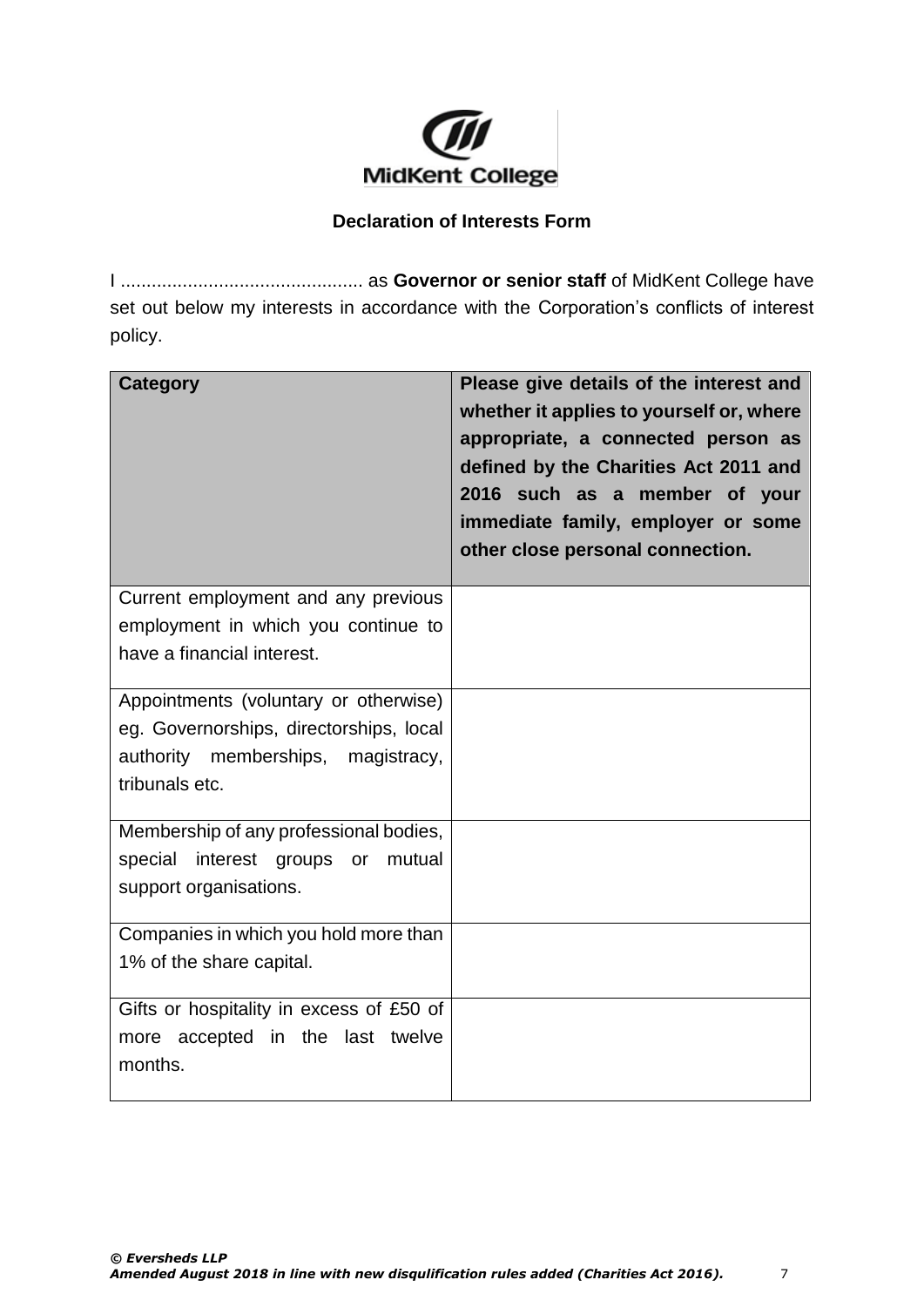| Any contractual relationship with the<br>Corporation or any company or other<br>organisation connected<br>with<br>the<br>Corporation. |  |
|---------------------------------------------------------------------------------------------------------------------------------------|--|
| Any other interests which you consider                                                                                                |  |
| are appropriate to disclose and are not                                                                                               |  |
| covered by the above.                                                                                                                 |  |
| Any other matter (e.g. a criminal                                                                                                     |  |
| conviction or an act of bankruptcy)                                                                                                   |  |
| which would make you ineligible for                                                                                                   |  |
| membership/continued membership of                                                                                                    |  |
| the Corporation including those under                                                                                                 |  |
| the revised automatic disqualification                                                                                                |  |
| rules of August 2018 set out in section                                                                                               |  |
| 6.                                                                                                                                    |  |

NB: Annex B of The Office of Students regulatory framework (HE) requires that members of the Governing body are 'fit and proper persons'.

# **DECLARATION OF ELIGIBILITY TO SERVE AS A MEMBER OF THE CORPORATION**

- 1) I declare that, to the best of my knowledge I am fit and able to discharge the functions of a Member of the Corporation, in accordance with the Instrument & Articles of Government, and to act as a Trustee in accordance with Charity Law.
- 2) I will inform the Clerk to the Corporation immediately, if, after the date of this declaration, one or more of the disqualification reasons applies to me.

#### **GENERAL DECLARATION**

- 1) I certify that the information given in this form is true and correct to the best of my knowledge.
- 2) I declare that I will abide by the Governors' Code of Conduct, the College's Financial Regulations, the Board's Standing Orders and all other related and approved policies by the Board.